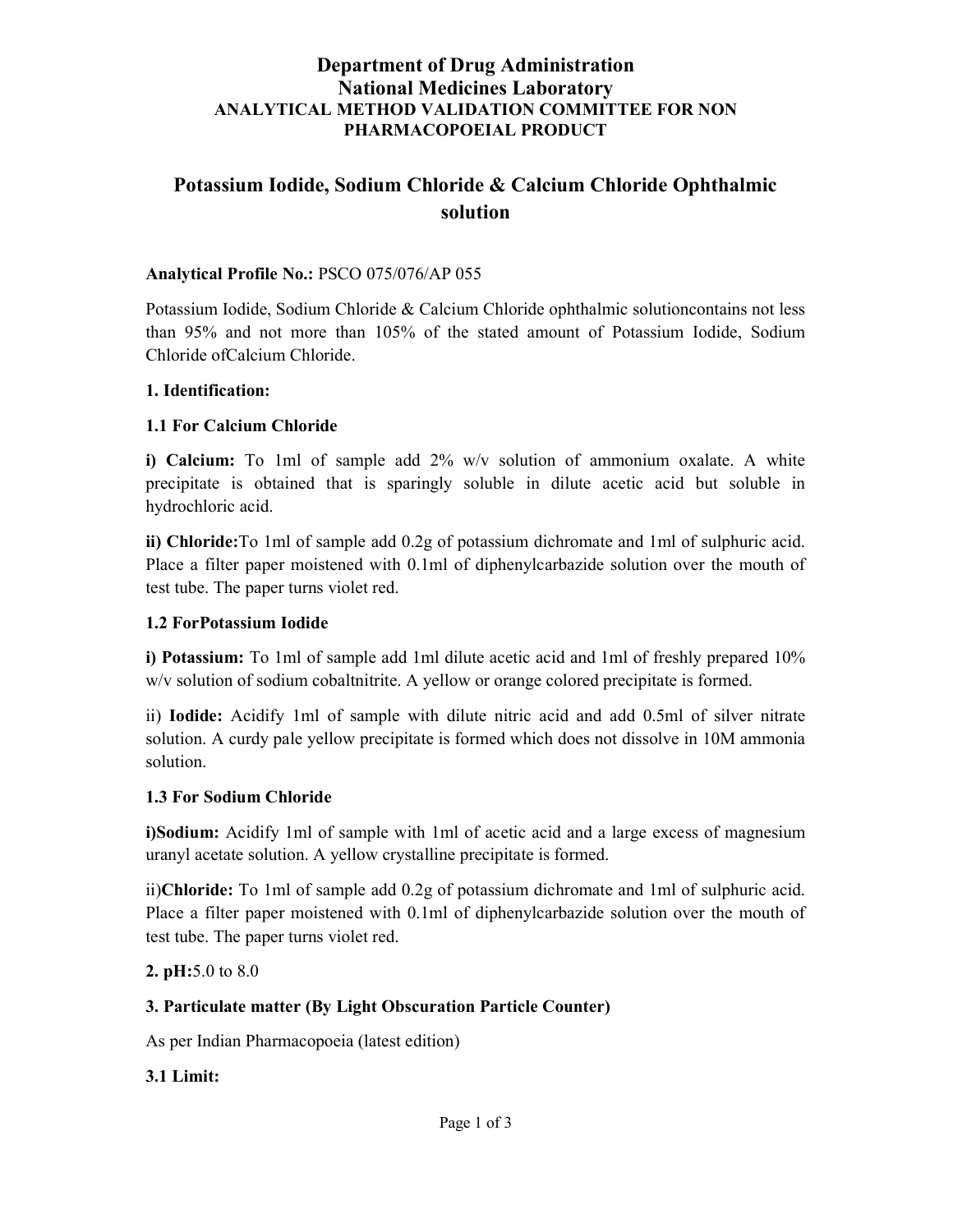## Department of Drug Administration National Medicines Laboratory ANALYTICAL METHOD VALIDATION COMMITTEE FOR NON PHARMACOPOEIAL PRODUCT

 $\geq$ 10 µm: 50 particles/ml

 $\geq$ 25 µm: 5 particles/ml

 $\geq$ 50 µm: 2 particles/ml

### 4. Sterility test

As per Indian Pharmacopoeia (latest edition)

4.1 Limit: Shows no growth of microorganisms.

5. Assay

### 5.1 Determination of Calcium Chloride:

Transfer 5ml of sample in a 250ml iodometric flask, add 50ml of water and add 5ml of ammonia ammonium chloride buffer pH 10 and titrate with 0.05M EDTA solution using mordant black II as indicator.

Each ml of 0.05M EDTA is equivalent to 0.007353g of Calcium Chloride

Calculation:

=  $B.R.x 0.007353 xActualMolarity of EDTAx 100$  $5 \times 0.05$ 

### 5.2 Determination of Potassium Iodide:

Transfer 5ml of sample in a 250ml iodometric flask, add 10ml of conc hydrochloric acid .cool to room temperature, add 5ml of chloroform and titrate with 0.05M potassium iodate solution until the purple color of iodine disappears from the chloroform layer. Add the last portion of iodate solution dropwise while shaking the solution vigorously. Allow the mixture to stand for 5 minutes. If the chloroform layer develops a purple color, titrate further till chloroform layer remains colorless.

Each ml of 0.05M potassium iodate is equivalent to 0.0186g of Potassium Iodide

Calculation:

$$
=\frac{B.R.x\ 0.0166\ xActualMolarity of EDTAx\ 100}{5\ x\ 0.05}
$$

### 5.3 Determination of Sodium Chloride:

Transfer 5ml of sample in a 250ml iodometric flask, add 10ml of water and titrate with 0.1M silver nitrate using 1ml of potassium chromate solution.

Calculations: